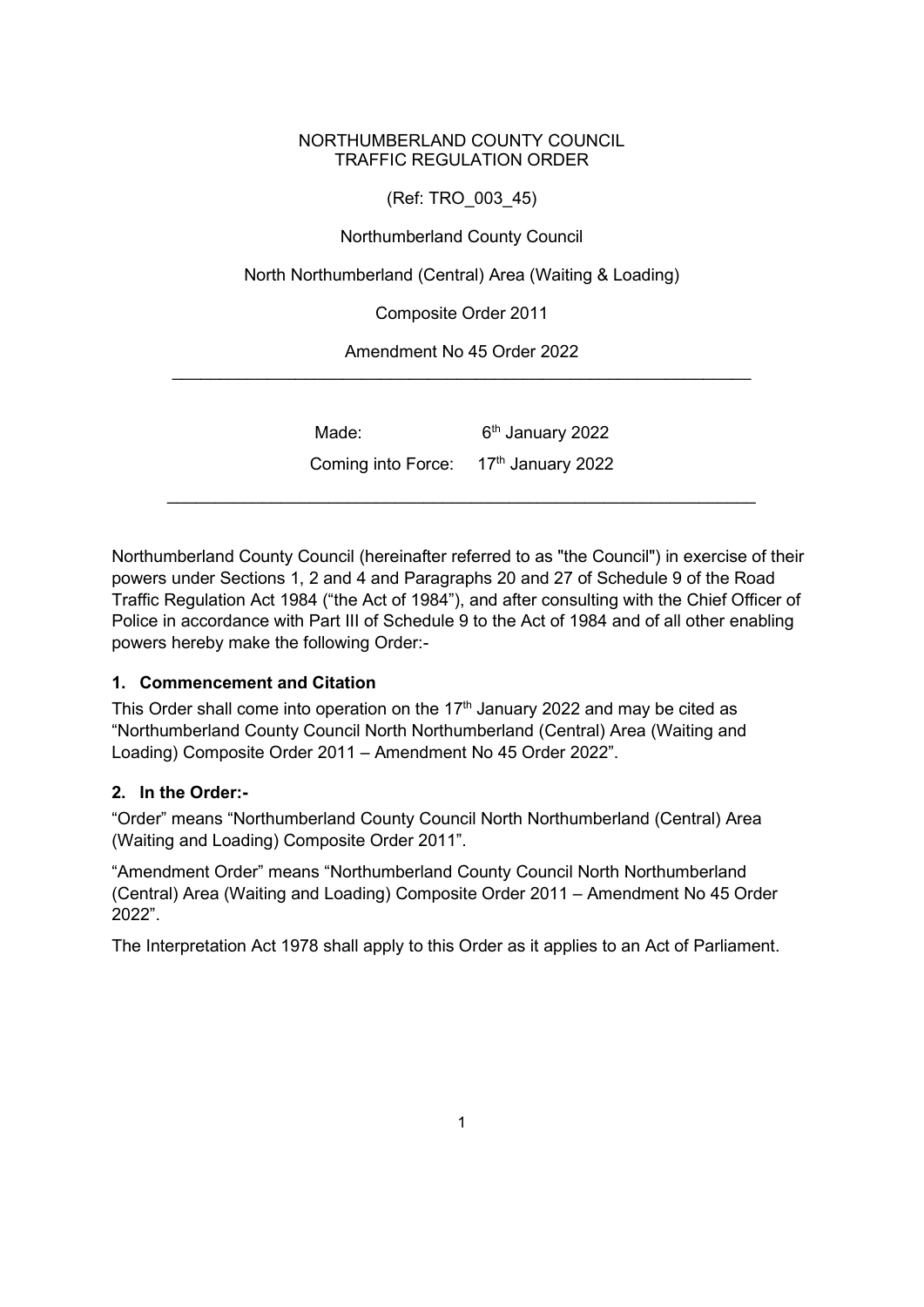### **3. Provisions**

The following provisions set out below and in The Schedule to this Amendment Order shall be additions to, deletions from, or substitutions in the restrictions in the Order:

(A) Additions

to Schedule 1 – Waiting

(Referenced in this Amendment Order as: First Schedule – ADDITIONS)

(B) Deletions to Schedule 1 – Waiting (Referenced in this Amendment Order as: Second Schedule – DELETIONS)

(C) Substitutions

None

THE COMMON SEAL OF NORTHUMBERLAND COUNTY COUNCIL was hereunto affixed this  $6<sup>th</sup>$  day of January 2022 in the presence of:-



M. Willcoco.

Duly Authorised Officer Seal Number: 23783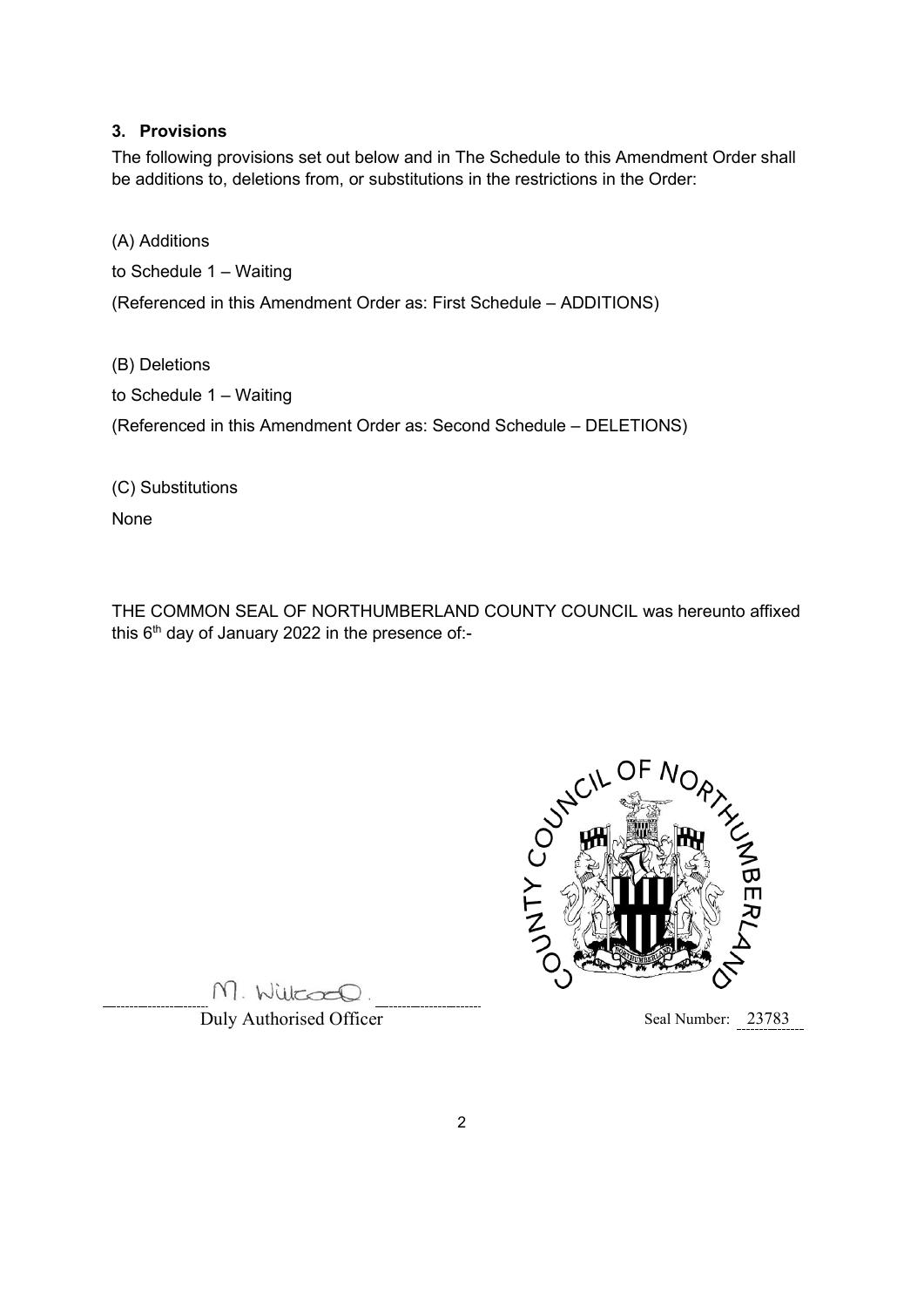## FIRST SCHEDULE

# ADDITIONS – Northumberland County Council North Northumberland (Central) Area (Waiting and Loading) Composite Order 2011 – Amendment No 45 Order 2022 – TRO\_003\_45

| Ref No          | Street         | Town           | Side  | Description                             | Proscribed |
|-----------------|----------------|----------------|-------|-----------------------------------------|------------|
|                 |                |                |       |                                         | Hours      |
|                 |                |                |       |                                         |            |
| 003 45 025 8193 | <b>LISBURN</b> | <b>ALNWICK</b> | North | At its junction with Clayport Street to | А          |
|                 | <b>TERRACE</b> |                | East  | its junction with King Street Back      |            |
|                 |                |                |       | Lane                                    |            |
| 003 45 025 8191 | <b>LISBURN</b> | <b>ALNWICK</b> | South | At its junction with Lisburn Court to a | А          |
|                 | <b>TERRACE</b> |                | West  | point 8 metres south east of its        |            |
|                 |                |                |       | junction with Lisburn Court             |            |
| 003 45 025 8192 | <b>LISBURN</b> | <b>ALNWICK</b> | South | At a point 13 metres south east of its  | A          |
|                 | <b>TERRACE</b> |                | West  | junction with Lisburn Court to a point  |            |
|                 |                |                |       | 29 metres south east of its junction    |            |
|                 |                |                |       | with Lisburn Court                      |            |

# Schedule 1 – Waiting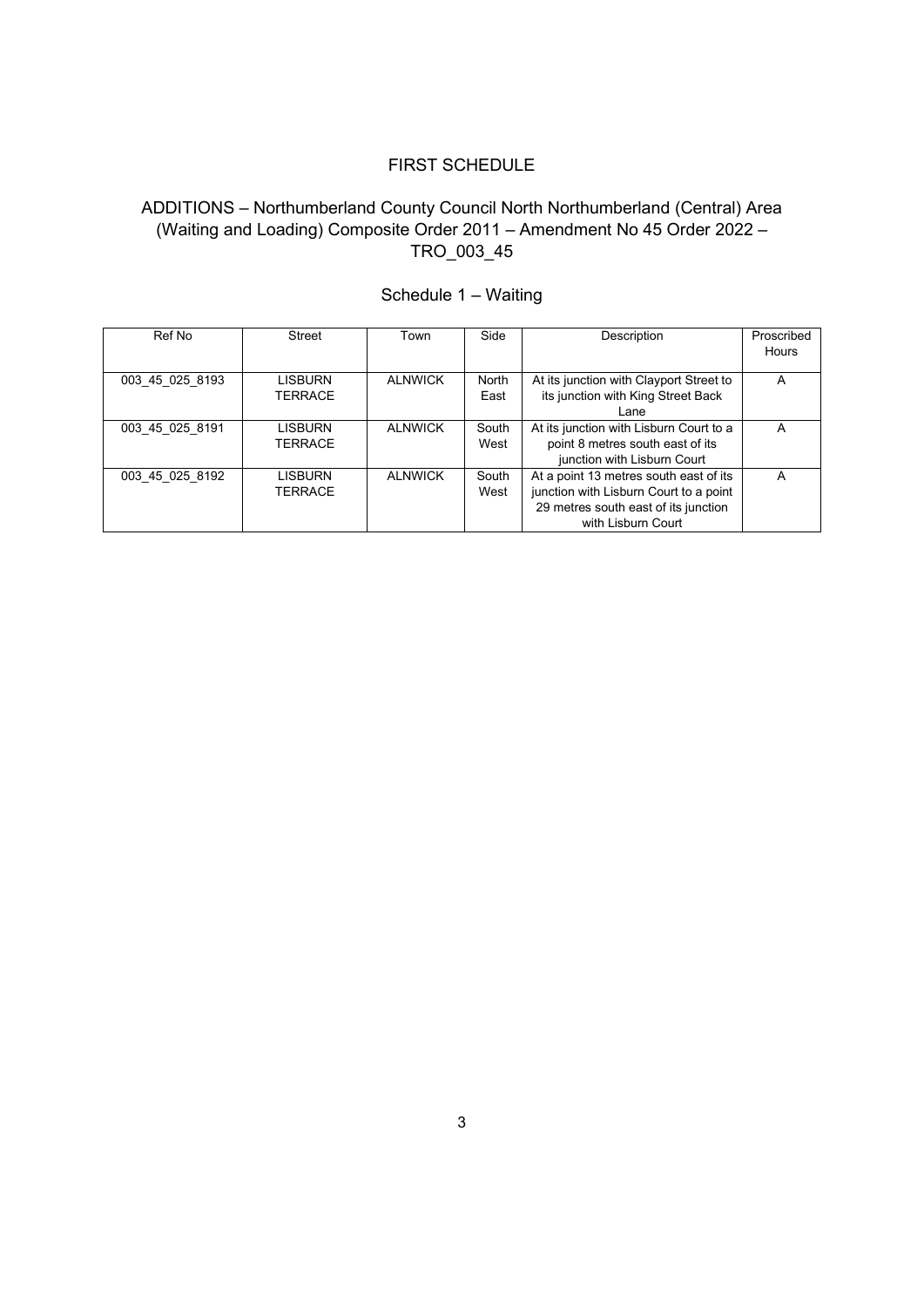#### SECOND SCHEDULE

# DELETIONS – Northumberland County Council North Northumberland (Central) Area (Waiting and Loading) Composite Order 2011 – Amendment No 45 Order 2022 – TRO\_003\_45

| Ref No      | Street             | Town           | Side          | <b>Description</b>                                                                                          | Proscribed<br>Hours |
|-------------|--------------------|----------------|---------------|-------------------------------------------------------------------------------------------------------------|---------------------|
| 003-025-002 | LISBURN<br>TERRACE | <b>ALNWICK</b> | North<br>East | At its junction with Clayport Bank to<br>a point 98 metres south east of its<br>junction with Clayport Bank |                     |

# Schedule 1 – Waiting